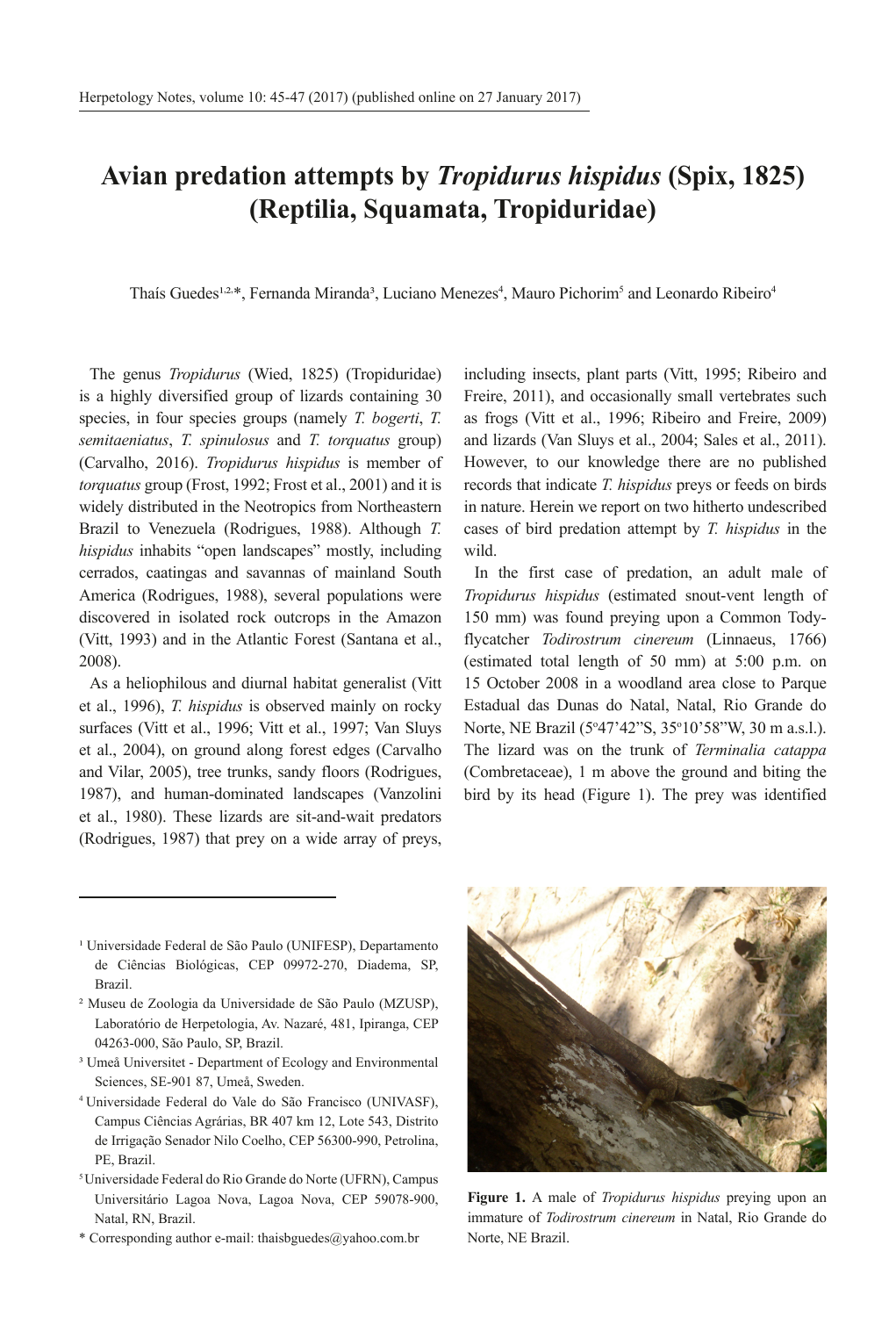as species level based on characteristic coloration and ornamentation patterns on the ventral region and wings, and the prey was identified to be an immature due to a series of morfological traits such as the presence gape and calamus on its wings, semi plumes on the ventral region, and an underdeveloped tail (Walther, 2004).

The second predation event was recorded at 8:00 a.m. in 4 April 2016, when a large-sized adult male *Tropidurus hispidus* (estimated total length of 280 mm) was found trying to feed on an adult of Swallow-tailed Hummingbird, *Eupetomena macroura* (Gmelin, 1788) (estimated total length of 125 mm), in an anthropic area nearby the Centro de Conservação e Manejo de Fauna da Caatinga (CEMAFAUNA), Petrolina, Pernambuco, northeastern Brazil (09º19'38"S, 40º32'38"W, 400 m a.s.l.). The lizard was sighted on the sidewalk carrying the bird in its mouth and actively chewing the head of the bird (Figure 2). Identification of bird followed morphological diagnosis by Schuchmann (1999).

The observation of predatory events in the wild is fortuitous, but can provide important information about life history and trophic relationships of a species. Opportunistic food habits in the wild have already been observed in other tropidurid lizards (Colli et al., 1992; Teixeira and Giovanelli, 1999; Faria and Araujo, 2004; Van Sluys et al., 2004). Thus, we believe that other *Tropidurus* species may have a similar, elusive predatory behaviour. However, as we did not observe the whole predation processes for either case, it is possible that the lizards were scavenging on dead birds instead of active hunting. Future studies should confirm the active predation behaviours of *Tropidurus* on birds in the wild. Here we show that *T. hispidus* can be an opportunistic hunter, as previously described in a case of cannibalism (Sales et al., 2011), and the feeding behaviour such as active chewing and tearing preys allow this lizard to ingest large preys.

**Acknowledgements.** TBG thanks to FAPESP for providing her pos-doctoral scholarship (2013/04170-8) and LBR thanks to CAPES for providing his postdoctoral fellowship (PNPD 20130545).

## **References**

- Carvalho, A.L.G. (2016) Three new species of the *Tropidurus spinulosus* group (Squamata: Tropiduridae) from Eastern Paraguay. American Museum Novitates, **3853**: 1-44.
- Carvalho, C.M., Vilar, J.C. (2005): Parque Nacional Serra de Itabaiana -Levantamento da Biota. Aracaju, Biologia Geral e Experimental – UFS.
- Colli, G.R., Araujo, A.F.B., Silveira, R., Roma, F. (1992): Niche partitioning and morphology of two syntopic *Tropidurus* (Sauria: Tropiduridae), in Mato Grosso, Brazil. Journal of Herpetology, **26**: 66-69.
- Faria, R.G., Araujo, A.F.B. (2004): Sintopy of two *Tropidurus* lizard species (Squamata: Tropiduridae) in a rocky cerrado habitat in central Brazil. Brazilian Journal of Biology, **64**: 775-786.
- Frost, D.R. (1992): Phylogenetic analysis and taxonomy of the *Tropidurus* group of lizards (Iguania: Tropiduridae). American Museum Novitates, **3033**: 1-68.
- Frost, D.R., Rodrigues, M.T., Grant, T., Titus, A.T. (2001): Phylogenetics of the lizards genus *Tropidurus* (Squamata: Tropiduridae: Tropidurinae): direct optimization descriptive efficiency, and sensitivity analysis of congruence between molecular data and morphology. Molecular Phylogenetics and Evolution, **21**: 352-371.
- Ribeiro, L.B., Freire, E.M.X. (2009): *Tropidurus hispidus* (NCN). Frog predation. Herpetological Review, **40**: 228-228.
- Ribeiro, L.B., Freire, E.M.X. (2011): Trophic ecology and foraging behavior of *Tropidurus hispidus* and *Tropidurus semitaeniatus* (Squamata, Tropiduridae) in a caatinga area of northeastern Brazil. Iheringia*,* Serie Zoologia, **101**: 225-232.
- Rodrigues, M.T. (1987): Sistemática, ecologia e zoogeografia dos *Tropidurus* do grupo *torquatus* ao sul do Rio Amazonas (Sauria: Iguanidae). Arquivos de Zoologia, **31**: 105-230.
- Rodrigues, M.T. (1988): Distribution of lizards of the genus *Tropidurus* in Brazil (Sauria: Iguanidae). In: Proceedings of a workshop on Neotropical distribution patterns, p. 305-315. Academia Brasileira de Ciências, Rio de Janeiro.
- Sales, R.F.D., Jorge, J.S., Ribeiro, L.B., Freire, E.M.X. (2011): A case of cannibalism in the territorial lizard *Tropidurus hispidus* (Squamata: Tropiduridae) in Northeast Brazil. Herpetological Notes, **4**: 265-267.
- Santana, G.G., Viera, W.L.S., Pereira-Filho, G.A., Delfim, F.R., Lima, Y.C.C., Vieira, K.S. (2008): Herpetofauna em um fragmento de Floresta Atlântica no estado da Paraíba, região nordeste do Brasil. Biotemas, **21**: 75-84.

Schuchmann, K. (1999): Swallow-tailed Hummingbird. In:



**Figure 2.** A male of *Tropidurus hispidus* preying upon an adult of *Eupetomena macroura* in Petrolina, Pernambuco, NE Brazil.